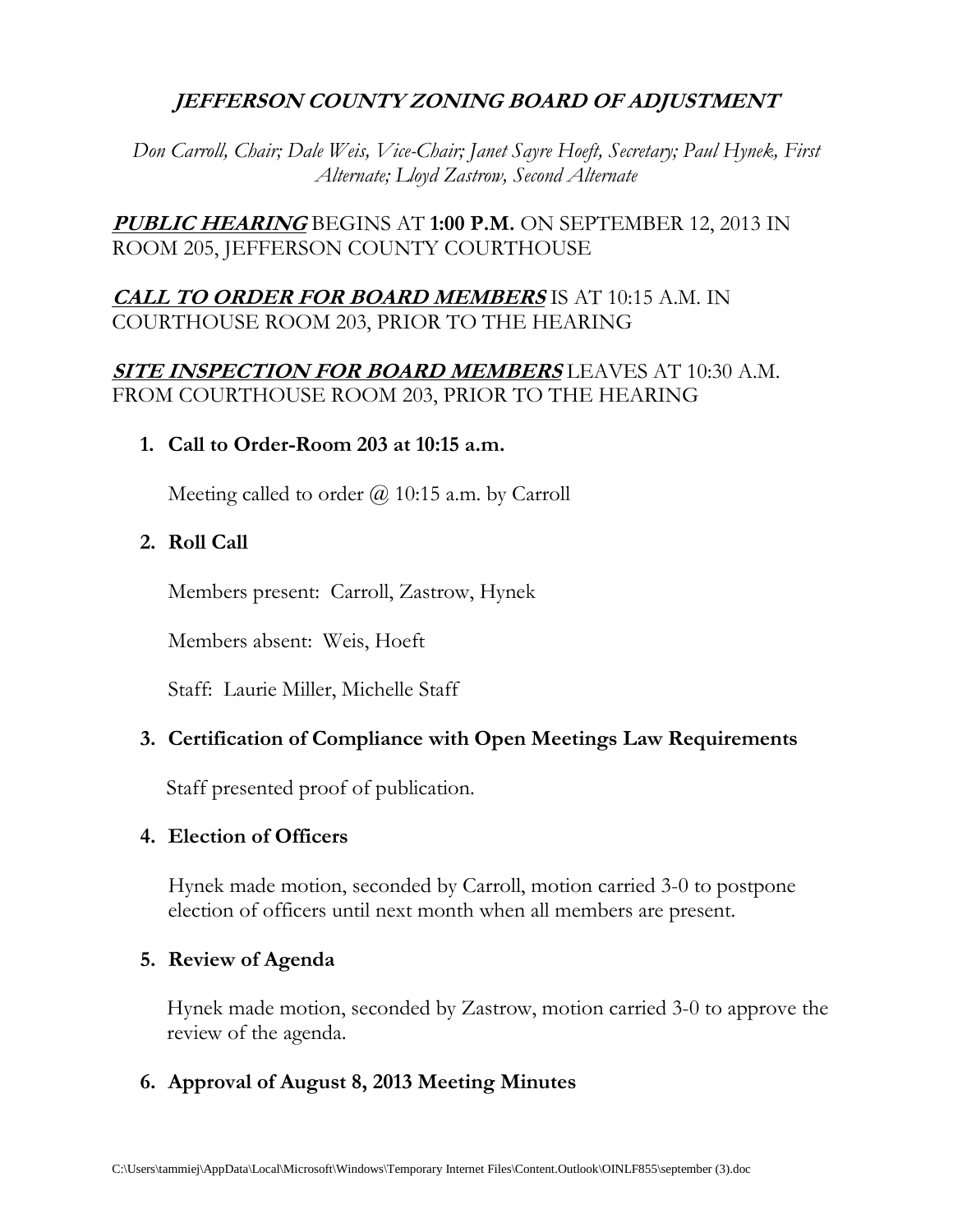Zastrow made motion, seconded by Carroll, motion carried 2-0 to approve the August 8, 2013 meeting minutes.

NOTE: Hynek abstained – was not present at this meeting.

## **7. Communications**

Hynek was provided a copy of the WisLine Series handout from the May 15, 2013 training.

## **8. Site Inspections – Beginning at 10:30 a.m. and Leaving from Room 203**

# **9. Public Hearing – Beginning at 1:00 p.m. in Room 205**

Meeting called to order  $\omega$  1:00 p.m. by Carroll

Members present: Carroll, Zastrow, Hynek

Members absent: Weis, Hoeft

Staff: Laurie Miller, Michelle Staff

## **10. Explanation of Process by Board of Adjustment Chair**

The following was read into the record by Hynek:

# **NOTICE OF PUBLIC HEARING JEFFERSON COUNTY ZONING BOARD OF ADJUSTMENT**

**NOTICE IS HEREBY GIVEN** that the Jefferson County Zoning Board of Adjustment will conduct a public hearing at 1:00 p.m. on Thursday, September 12, 2013 in Room 205 of the Jefferson County Courthouse, Jefferson, Wisconsin. Matters to be heard are applications for variance from terms of the Jefferson County Zoning Ordinance. No variance may be granted which would have the effect of allowing in any district a use not permitted in that district. No variance may be granted which would have the effect of allowing a use of land or property which would violate state laws or administrative rules. Subject to the above limitations, variances may be granted where strict enforcement of the terms of the ordinance results in an unnecessary hardship and where a variance in the standards will allow the spirit of the ordinance to be observed, substantial justice to be accomplished and the public interest not violated. Based upon the findings of fact, the Board of Adjustment must conclude that: 1) Unnecessary hardship is present in that a literal enforcement of the terms of the ordinance would unreasonably prevent the owner from using the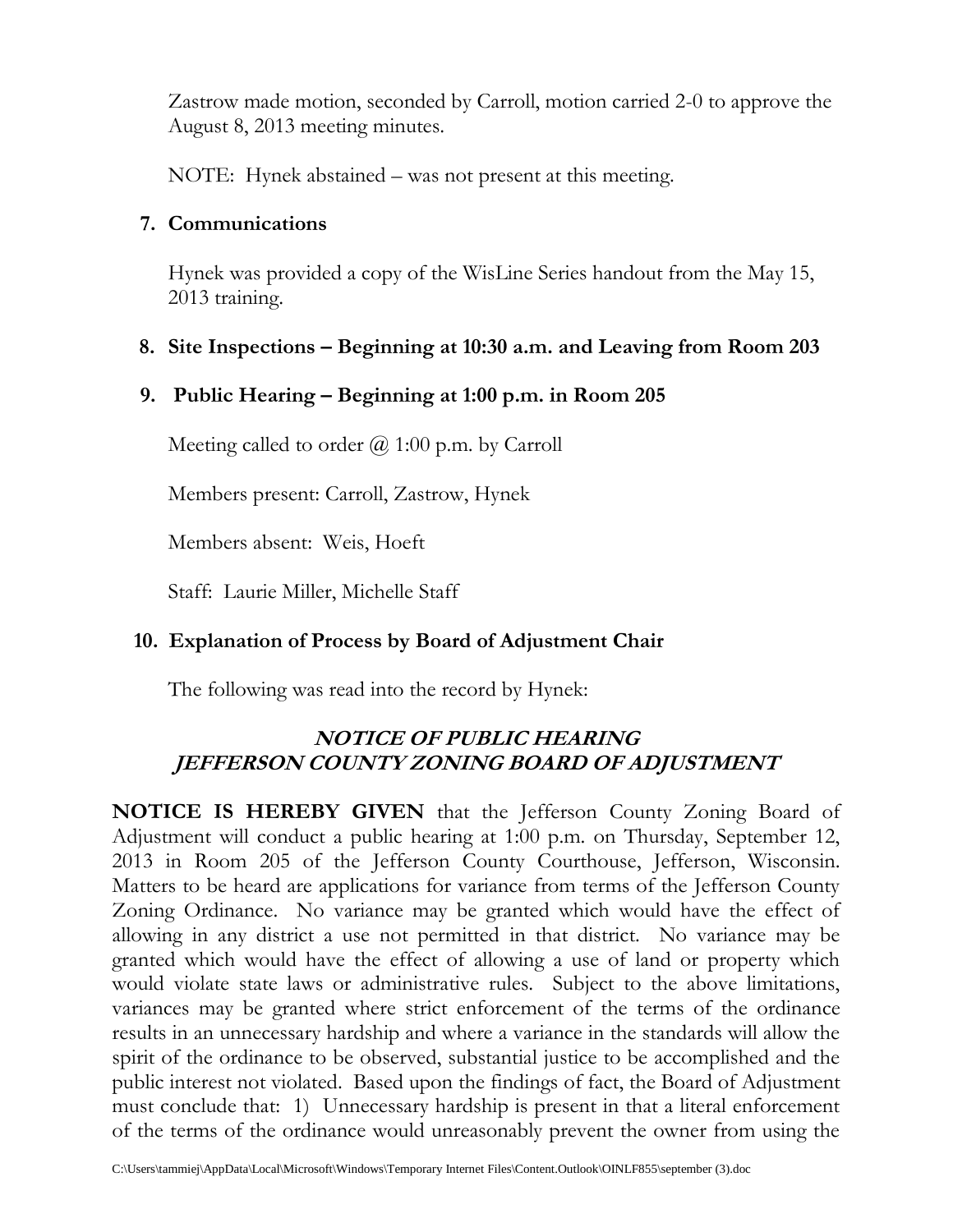property for a permitted purpose or would render conformity with such restrictions unnecessarily burdensome; 2) The hardship is due to unique physical limitations of the property rather than circumstances of the applicant; 3) The variance will not be contrary to the public interest as expressed by the purpose and intent of the zoning ordinance. **PETITIONERS, OR THEIR REPRESENTATIVES, SHALL BE PRESENT.** There may be site inspections prior to public hearing which any interested parties may attend; decisions shall be rendered after public hearing on the following:

**V1409-13 – Jason A. Fiege:** Variance from Sec. 11.04(f)5 of the Jefferson County Zoning Ordinance to reduce the side yard setback in an A-T zone, where a 20-foot minimum is required and the petitioner requests an 11-foot setback for a garage addition. The site is in the Town of Koshkonong at **W6429 USH 12** on PIN 016- 0614-3333-039 (0.75 Acre)

There was a town response in the file approving the petition, and was read into the record by Hynek.

Jason Fiege presented his petition. He wants a bigger garage. Carroll asked petitioner to explain hardship. Petitioner explained.

Staff report was given by Staff, and Staff explained options the petitioner has. Staff questioned the petitioner on the construction.

There was a letter in the file in favor of the petition from John Adamus (W6425 USH 12, Fort Atkinson) which was read into the record by Hynek.

Hynek questioned staff if most of the houses surrounding this house are in the city. Staff explained. Also questioned staff that if property was rezoned, what would be the cost? Staff responded. Hynek questioned if the current structure meets the standards. Staff responded. Hynek explained the fact finding process and questioning, and commented that they aren't allowed to ask for input during the decision making process. Hynek asked the petitioner about rezoning this lot to the city or a residential zone. Petitioner explained. Hynek commented on possible septic system failure, and the possibly having to hook up to city sewer. Staff explained what could happen should the septic fail. Hynek commented that he may need to hook up to city sewer if his septic failed, and questioned the age of the septic. Petitioner responded and staff commented. Carroll commented on the request being for personal comfort. Petitioner responded. Carroll commented on the alternative to extend the garage lengthwise. Petitioner explained. Hynek questioned petitioner on handicap access as it is now, is it possible to make the current sized property work with the handicap access needed. Petitioner responded. Hynek questioned the handicap equipment used. Petitioner explained. Carroll commented on the business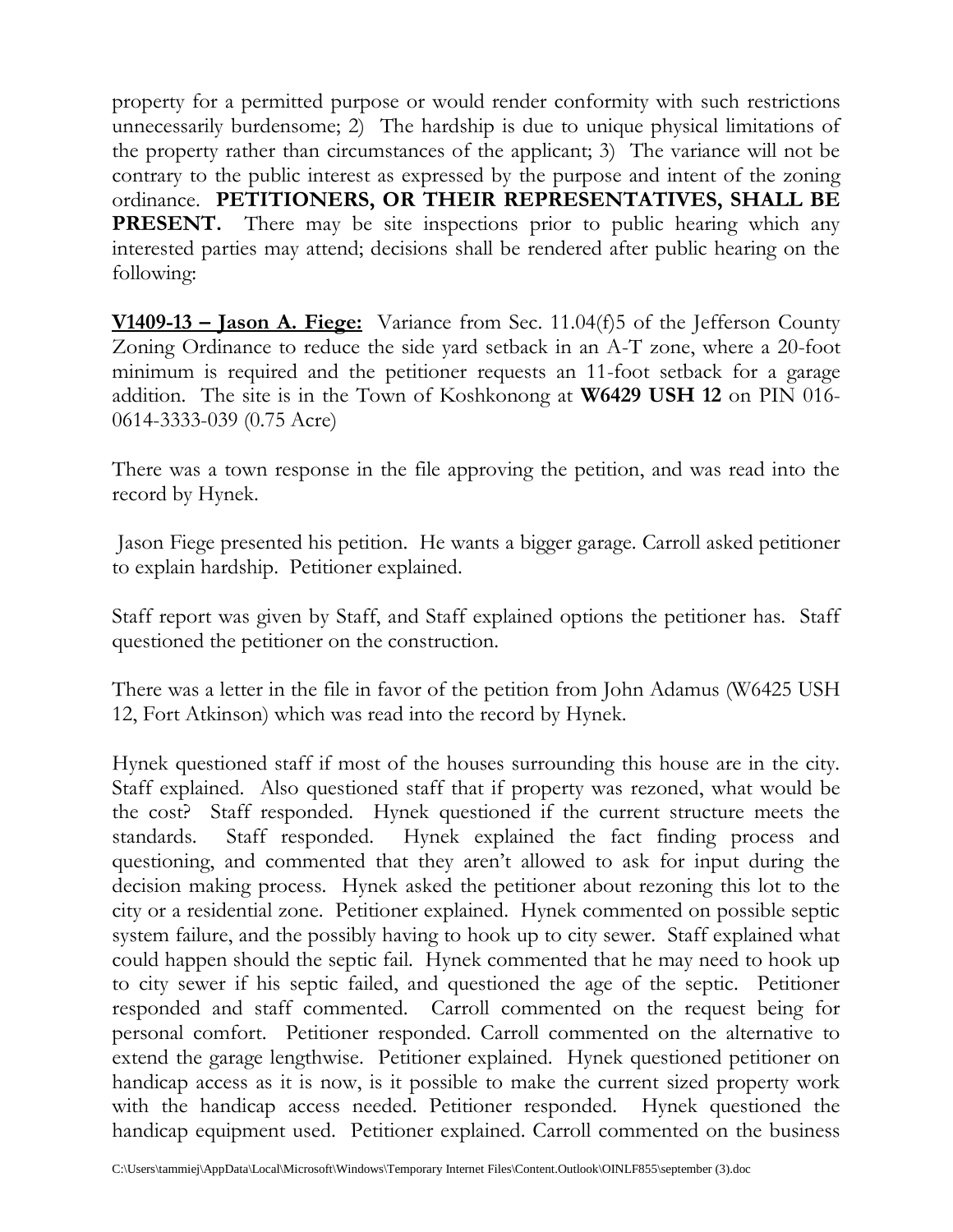use in agricultural zone, and could be modified in another direction. Petitioner commented.

There were no questions or comments in favor or opposition of the petition.

**V1410-13 – Kim Lund/Andrew & Kim Gundlach Property:** Variance from Sec. 11.04(f)6 and the A-1 zone permitted principal uses which allow existing residences only, to temporarily allow two homes while a replacement residence is under construction. The site is at **W5185 STH 106** in the Town of Koshkonong, on PIN 016-0614-3631-001 (17.5 Acres) in an A-1 Agricultural zone.

Kim Lund presented her petition.

Hynek questioned the petitioner if there was going to be a general contractor or if she was going to supervise construction. Petitioner responded. Hynek commented on the use of the existing septic and well, and that the fire department might use it for training purposes. Hynek also questioned the time limit – would 1 year be an issue? - What time would be reasonable? Petitioner responded. Carroll asked for clarification on how long it would be. Zastrow also questioned how long it would take to build. Carroll asked the petitioner to elaborate on the animals she has. Petitioner responded. Carroll commented on the time request by the petitioner. Zastrow questioned staff on removal in the ordinance. Staff explained.

There was a town response in the file which approved this petition, and was read into the record by Carroll. Carroll also questioned petitioner on removal upon completion of the new house.

There were no questions or comments in favor or opposition of the petition.

**V1411-13 – James Schultz:** Variance from Sec. 11.10(d)3 of the Jefferson County Zoning Ordinance to permit "after-the-fact" patio construction closer than 75 feet from the ordinary high water mark of Blue Spring Lake. The site is at **W1244 South Shore Drive** in the Town of Palmyra, on PIN 024-0516-2734-006 (0.41 Acre) in a Residential R-1 zone.

There was a town response in the file in favor of this petition, and was read into the record by Carroll.

Jim Schultz presented/explained his petition. Mike Schenning from Breezy Hill Nursery also presented information the project.

Carroll commented on the requirements and questioned the petitioner if they were aware of those requirements. Mr. Schenning explained. Mr. Schultz further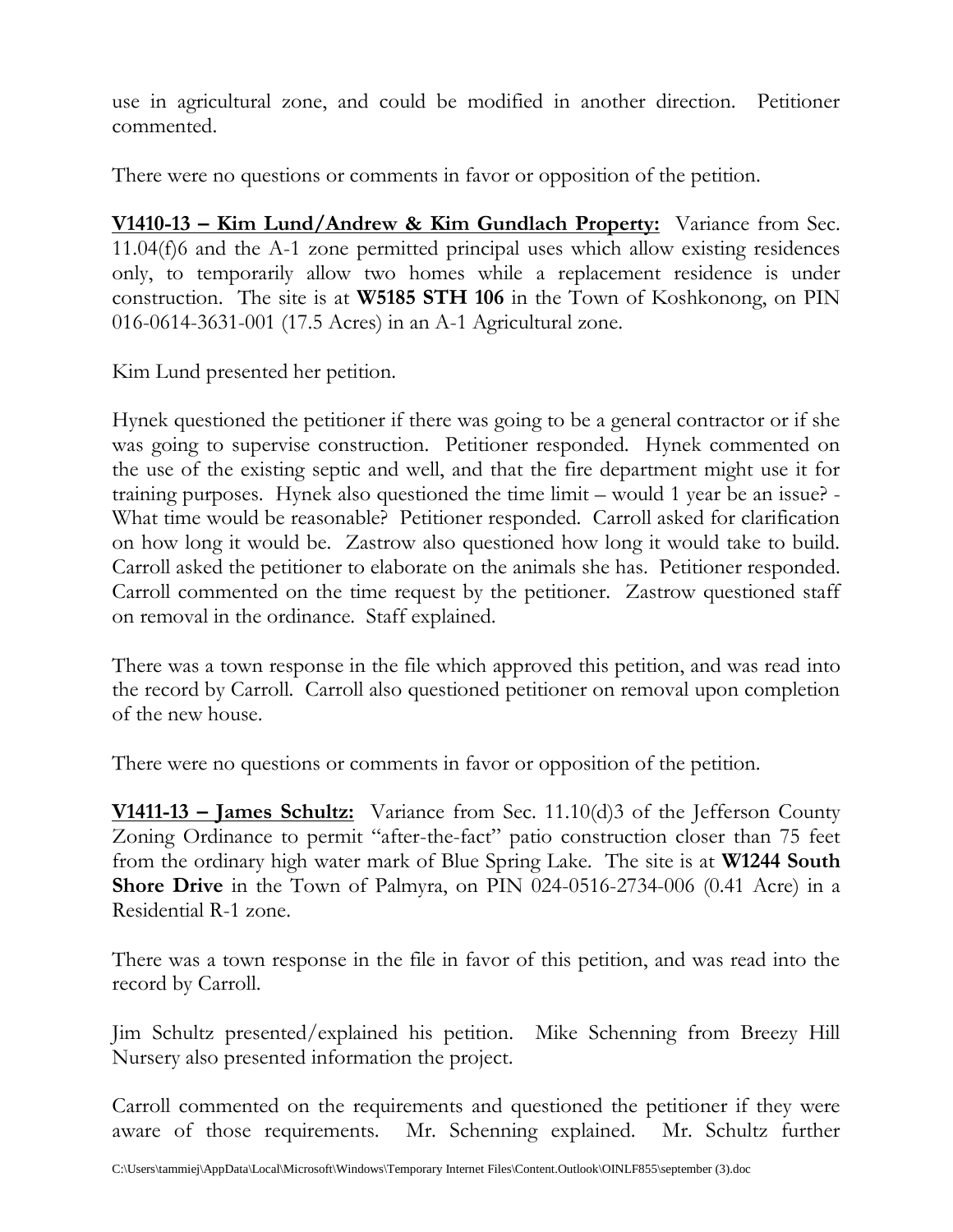explained. Carroll questioned the petitioner on how they were going to meet the criteria that the decisions are based upon. Mr. Schenning explained.

Staff gave staff report and outlined the history of the project. Hynek questioned where the 75' high water mark was at. Mr. Schultz explained it was 5' from the house. Hynek questioned the pictures of what was already there, when the permit was issued for replacement of the retaining walls, and was it the intention of replacing the retaining walls that were originally at this location. Hynek questioned that this process then, because of the retaining walls and where they were at, did it end up tearing out the old stonework, did that end up being torn out then in order to replace them. Mr. Schultz explained the permit was after-the-fact. Hynek question whether all the work was done prior to February 2013 before the permit. Mr. Schulz explained. Hynek commented on the design of the patio and the criteria of the variance. Hynek questioned the petitioner if they felt county was part of the problem for this taking place or if there was a misunderstanding, and if they felt the zoning in some way misinterpreted or gave the wrong information. Mr. Schenning responded.

Carroll commented on the issued permit for the wall, and that there was no permit or no waiver for the need of a permit after the retaining wall. Mr. Schenning explained. Mr. Schultz further explained. Staff also made comment. Hynek questioned staff on the replacement of the patio. Staff explained. Hynek questioned staff on the plan from September 12, 2012. Staff responded. Hynek questioned staff if a 4' walk and railings permitted. Staff responded. Carroll asked the petitioner to address the 3 criteria needed for a variance. Mr. Schultz responded. Hynek questioned the petitioner on the erosion control issue and whether this issue has been solved. Mr. Schulz explained. Zastrow questioned the pictures of the old patio, and could if be replaced in the same location. Staff responded.

There were no questions or comments in favor or opposition of the petition.

# **10. Decisions on Above Petitions (See following pages & files)**

# **11. Adjourn**

Hynek made motion, seconded by Zastrow, motion carried 3-0 to adjourn  $\omega$ 3:34 p.m.

**If you have questions regarding these variances, please contact the Zoning Department at 920-674-7113 or 920-674-8638. Variance files referenced on this hearing notice may be viewed in Courthouse Room 201 between the hours of 8:00 a.m. and 4:30 p.m. Monday through Friday, excluding holidays. Materials covering other agenda items can be found at www.jeffersoncountywi.gov.**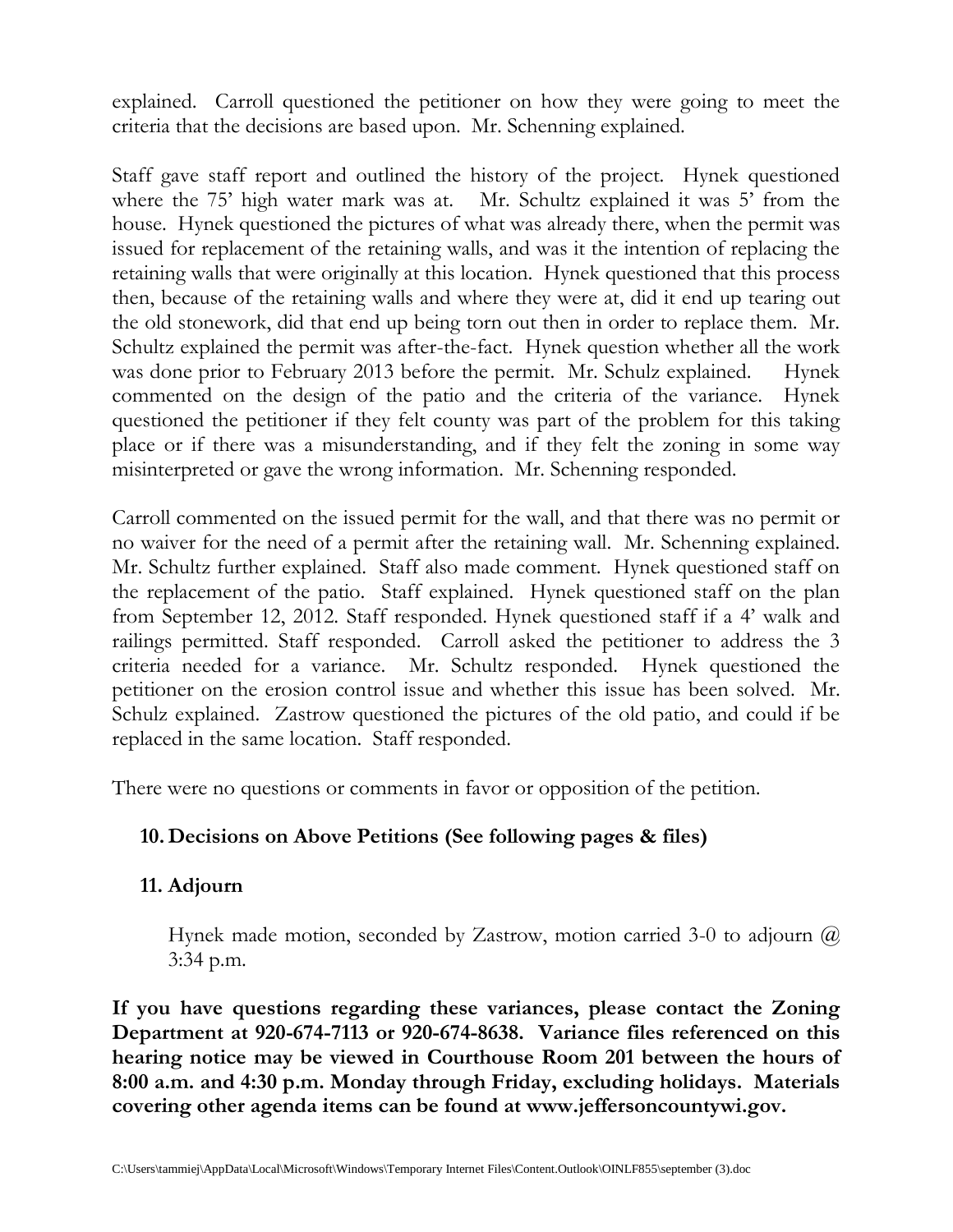The Board may discuss and/or take action on any item specifically listed on the agenda.

## **JEFFFERSON COUNTY ZONING BOARD OF ADJUSTMENT**

Individuals requiring special accommodations for attendance at the meeting should contact the County Administrator at 920-674-7101 at least 24 hours prior to the meeting so appropriate arrangements can be made.

*A digital recording of the meeting will be available in the Zoning Department upon request.*

\_\_\_\_\_\_\_\_\_\_\_\_\_\_\_\_\_\_\_\_\_\_\_\_\_\_\_\_\_\_\_ \_\_\_\_\_\_\_\_\_\_\_\_\_\_\_\_\_

Secretary Date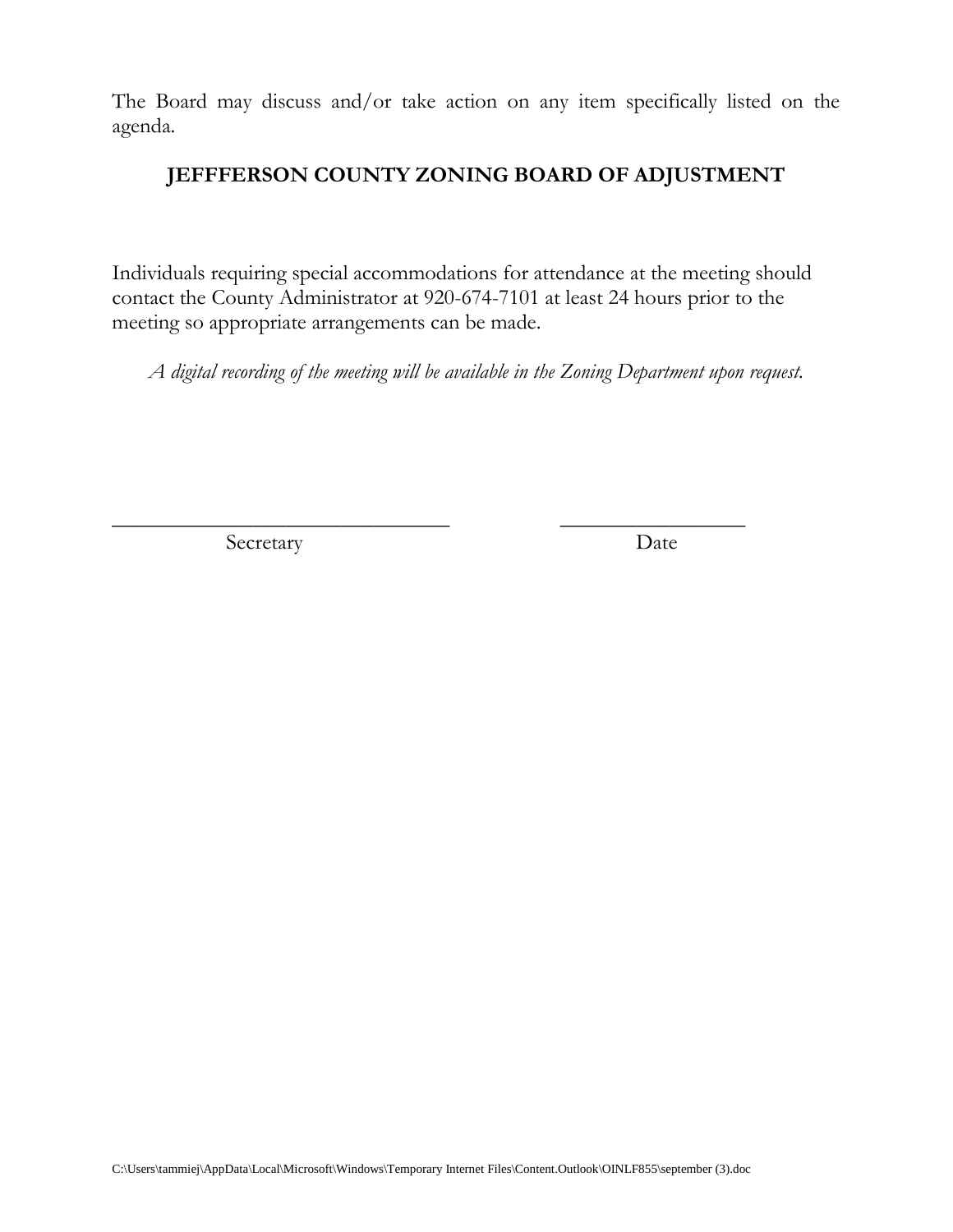## **DECISION OF THE ZONING BOARD OF ADJUSTMENT JEFFERSON COUNTY, WISCONSIN**

## **FINDINGS OF FACT**

| <b>PETITION NO.:</b>                                                                           | 2013 V1409                 |  |
|------------------------------------------------------------------------------------------------|----------------------------|--|
| <b>HEARING DATE:</b> 09-12-2013                                                                |                            |  |
|                                                                                                |                            |  |
| <b>APPLICANT:__________</b>                                                                    | Jason A. Fiege             |  |
| <b>PROPERTY OWNER:</b>                                                                         | Jason A. & Kristy M. Fiege |  |
|                                                                                                |                            |  |
| PARCEL (PIN #): 016-0614-3333-039                                                              |                            |  |
| TOWNSHIP: Koshkonong                                                                           |                            |  |
|                                                                                                |                            |  |
| <b>INTENT OF PETITIONER:</b> To construct a $14'$ X $30'$ (420 sq. ft.) and 6' x $14'$ (84 sq. |                            |  |
| ft.) addition to an existing attached garage located in an A-T Zone                            |                            |  |
|                                                                                                |                            |  |

**THE APPLICANT REQUESTS A VARIANCE FROM SECTION 11.04(f) 5 OF THE JEFFERSON COUNTY ZONING ORDINANCE.**

### **THE FEATURES OF THE PROPOSED CONSTRUCTION AND PROPERTY WHICH RELATE TO THE GRANT OR DENIAL OF THE VARIANCE APPLICATION ARE:**

**The petitioner is proposing a 504 sq. ft. addition to an existing attached garage. The addition is proposed to be placed 11 feet from the lot line whereas the required setback in this zoning district is 20 feet. Currently, the structure meets side setback requirements because it is 27 feet from the side lot line. This property is surrounded by properties within the City of Fort Atkinson. There are several options to reduce the setbacks for this property such as annexation into the City, rezone to R-2 which would reduce the side setback to 15 feet, rezone to R-1 with sewer hook-up reducing the setback to 10 feet, reducing or redesigning the structure to meet setbacks and/or a combination of rezoning and redesigning the structure.** 

**FACTS OR OBSERVATIONS BASED ON SITE INSPECTIONS: Site inspections conducted. Observed property layout & location.**

**FACTS PRESENTED AT PUBLIC HEARING: See tape, minutes & file.**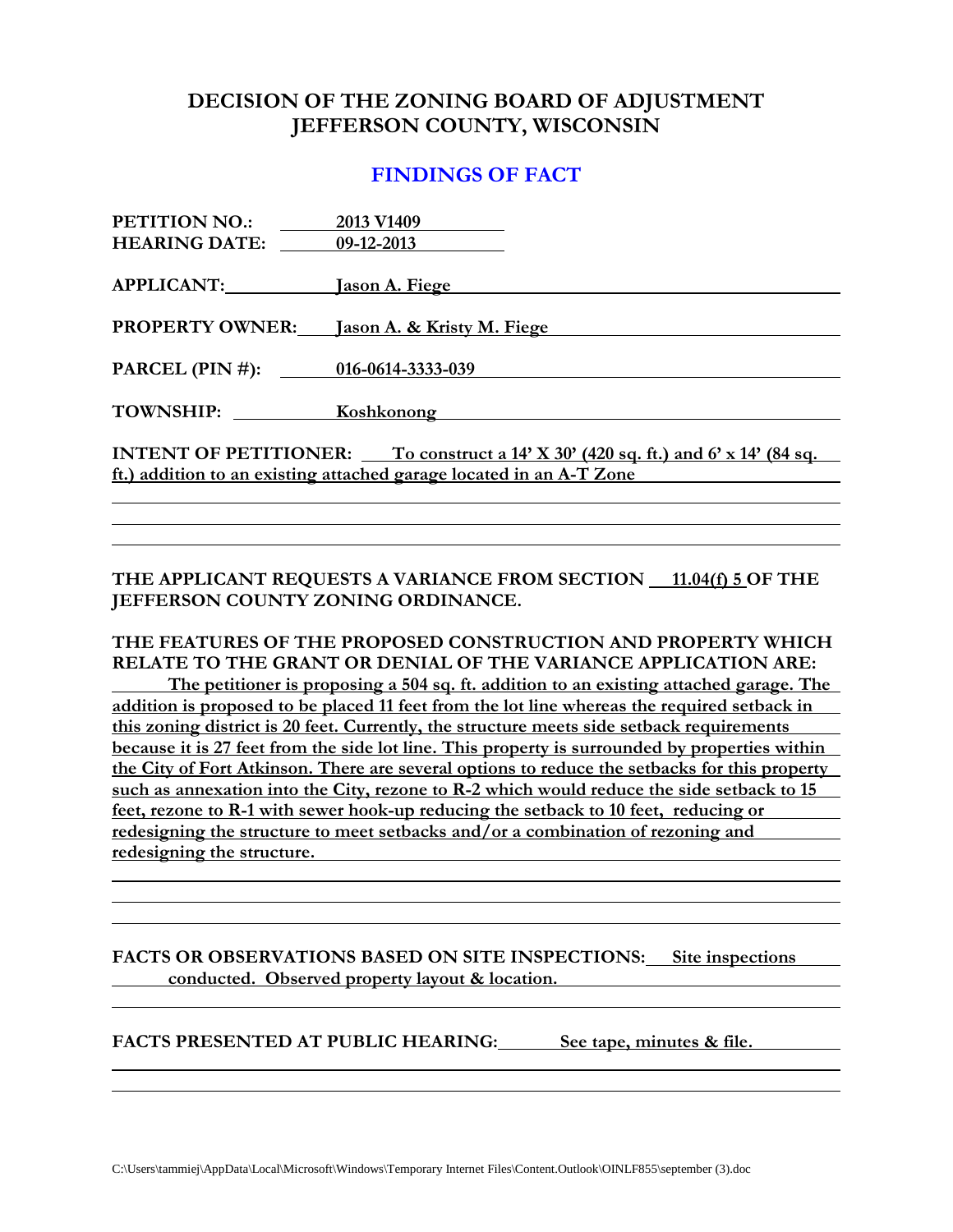### **DECISION STANDARDS**

- **A. NO VARIANCE MAY BE GRANTED WHICH WOULD HAVE THE EFFECT OF ALLOWING IN ANY DISTRICT A USE NOT PERMITTED IN THAT DISTRICT ---------**
- **B. NO VARIANCE MAY BE GRANTED WHICH WOULD HAVE THE EFFECT OF ALLOWING A USE OF LAND OR PROPERTY WHICH WOULD VIOLATE STATE LAWS OR ADMINISTRATIVE RULES: ---------**
- **C. SUBJECT TO THE ABOVE LIMITATIONS, VARIANCES MAY BE GRANTED WHERE STRICT ENFORCEMENT OF THE TERMS OF THE ORDINANCE RESULTS IN AN UNNECESSARY HARDSHIP & WHERE A VARIANCE IN THE STANDARDS WILL ALLOW THE SPIRIT OF THE ORDINANCE TO BE OBSERVED, SUBSTANTIAL JUSTICE TO BE ACCOMPLISHED, & THE PUBLIC INTEREST NOT VIOLATED.**

**BASED ON THE FINDINGS OF FACT, THE BOARD CONCLUDES THAT:**

- **1. UNNECESSARY HARDSHIP IS NOT PRESENT IN THAT A LITERAL ENFORCEMENT OF THE TERMS OF THE ZONING ORDINANCE WOULD NOT UNREASONABLY PREVENT THE OWNER FROM USING THE PROPERTY FOR A PERMITTED PURPOSE OR WOULD RENDER CONFORMITY WITH SUCH RESTRICTIONS UNNECESSARILY BURDENSOME BECAUSE \_\_\_\_\_\_ the property \_\_\_ could be rezoned to the city which would allow the setback & placement of the garage.**
- **2. THE HARDSHIP IS NOT DUE TO UNIQUE PHYSICAL LIMITATIONS OF THE PROPERTY RATHER THAN THE CIRCUMSTANCES OF THE APPLICANT BECAUSE** there are alternatives for size & placement
- **3. THE VARIANCE WILL/WILL NOT BE CONTRARY TO THE PUBLIC INTEREST AS EXPRESSED BY THE PURPOSE AND INTENT OF THE ZONING ORDINANCE BECAUSE**

#### **\*A VARIANCE MAY BE GRANTED IF ALL THESE CONDITIONS ARE MET\***

**DECISION: THE REQUESTED VARIANCE IS DENIED.**

**MOTION: Hynek SECOND: Carroll VOTE: 2-1**

**CONDITIONS OF APPROVAL/DENIAL:**

**SIGNED: DATE: 09-12-2013**

**CHAIRPERSON**

**BOARD DECISIONS MAY BE APPEALED TO CIRCUIT COURT. AUDIO RECORD OF THESE PROCEEDINGS IS AVAILABLE UPON REQUEST.**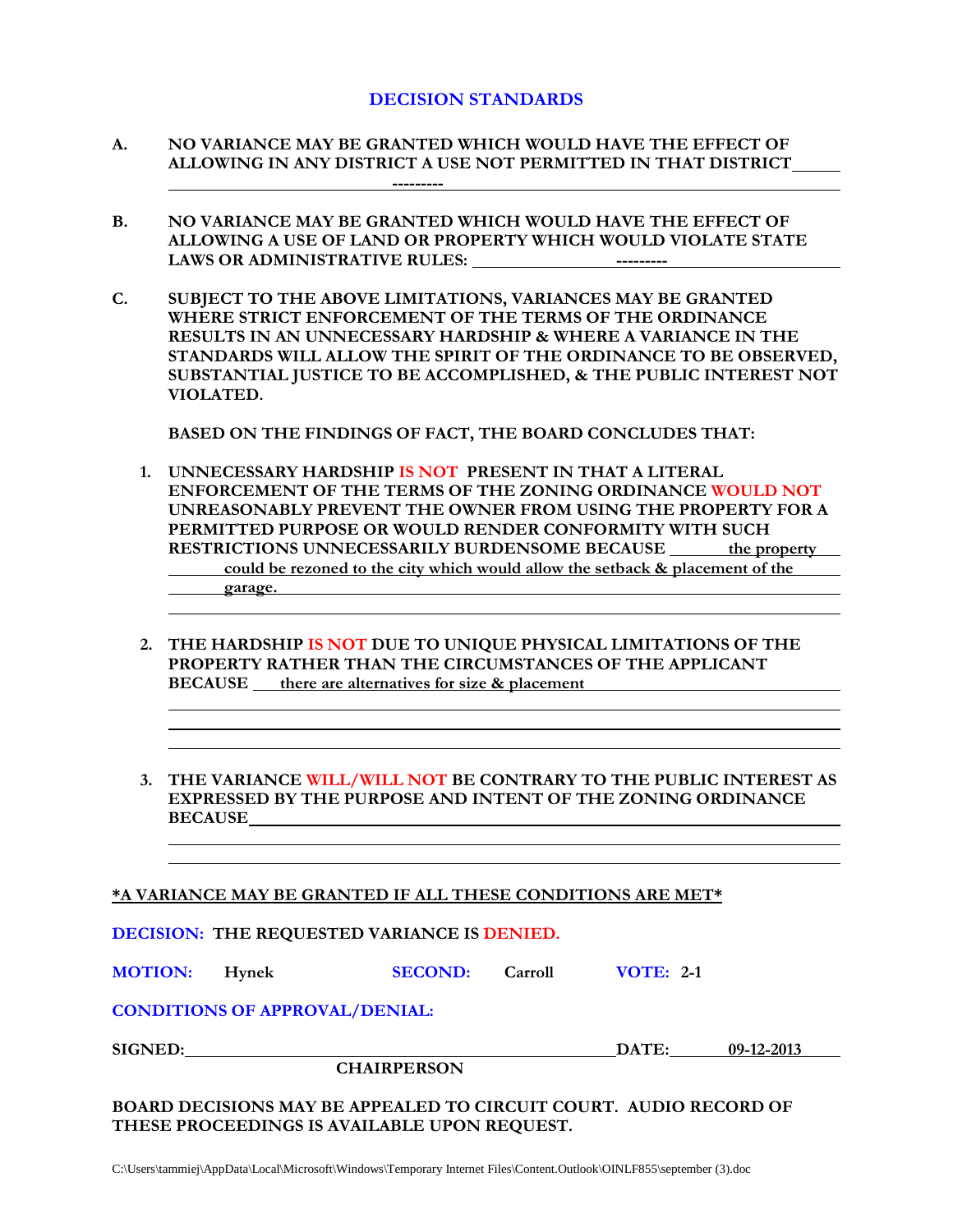## **DECISION OF THE ZONING BOARD OF ADJUSTMENT JEFFERSON COUNTY, WISCONSIN**

## **FINDINGS OF FACT**

| <b>PETITION NO.:</b><br><b>HEARING DATE:</b>                                                             | 2013 V1410<br>09-12-2013                                                           |  |
|----------------------------------------------------------------------------------------------------------|------------------------------------------------------------------------------------|--|
| APPLICANT:                                                                                               | Kim Lund                                                                           |  |
| <b>PROPERTY OWNER:</b>                                                                                   | Andrew G. Kim M. Gundlach                                                          |  |
| PARCEL (PIN #): $016-0614-3631-001$                                                                      |                                                                                    |  |
| TOWNSHIP:                                                                                                | <b>Koshkonong</b><br><u> 1989 - Johann Stein, mars an deutscher Stein († 1989)</u> |  |
| <b>INTENT OF PETITIONER:</b> To temporary permit two homes while new residence is<br>under construction. |                                                                                    |  |

### THE APPLICANT REQUESTS A VARIANCE FROM SECTION 11.04 (f) 6 OF THE **JEFFERSON COUNTY ZONING ORDINANCE.**

### **THE FEATURES OF THE PROPOSED CONSTRUCTION AND PROPERTY WHICH RELATE TO THE GRANT OR DENIAL OF THE VARIANCE APPLICATION ARE:**

**The petitioner is proposing to temporary have two dwelling structures on the parcel while the new home is being constructed. The petitioner is proposing to have two residences on this property for about a year. After the completion of the new residence the petitioner will remove the old residence.** 

**FACTS OR OBSERVATIONS BASED ON SITE INSPECTIONS: Site inspections conducted. Observed property layout & location.**

**FACTS PRESENTED AT PUBLIC HEARING: See tape, minutes & file.**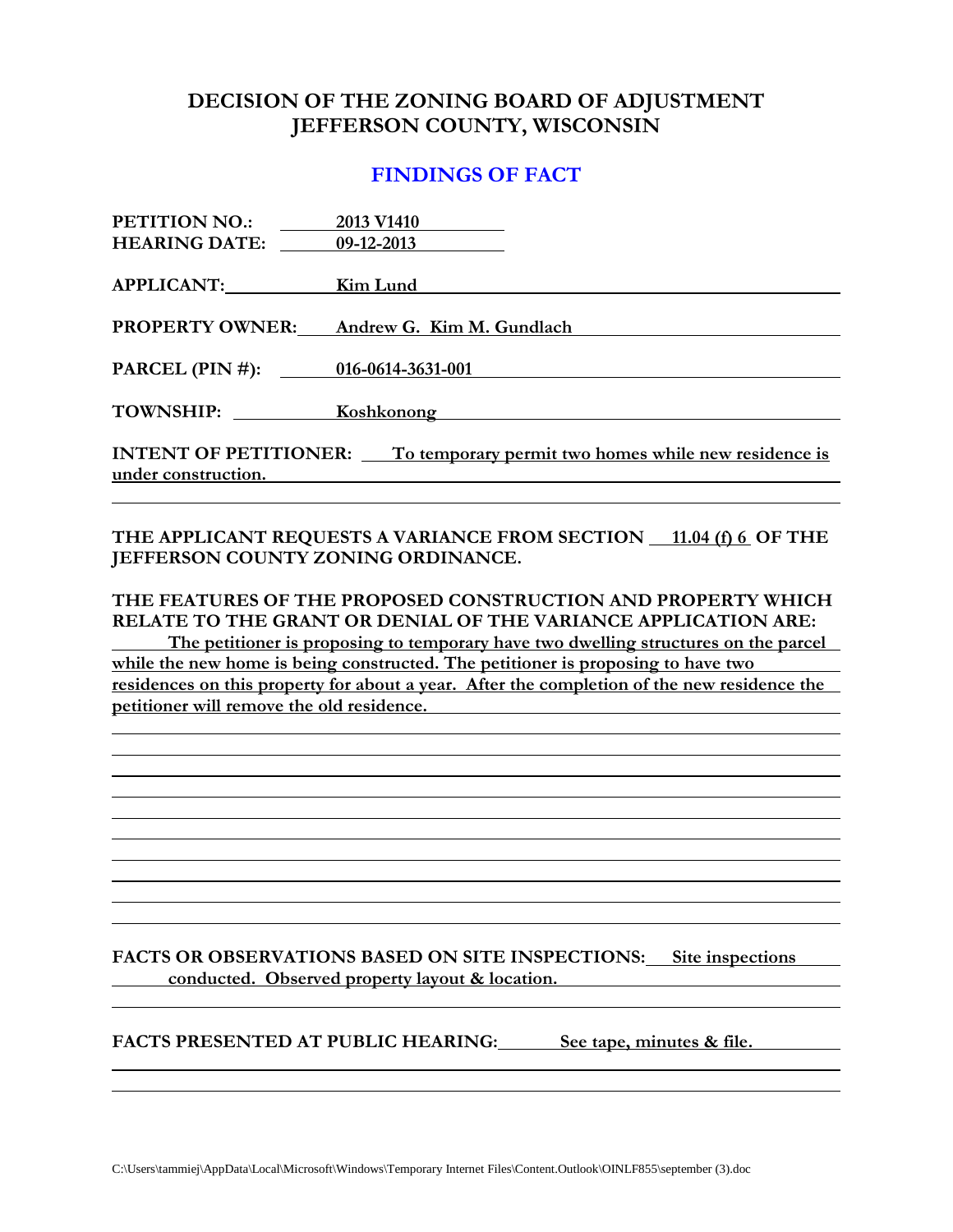### **DECISION STANDARDS**

- **A. NO VARIANCE MAY BE GRANTED WHICH WOULD HAVE THE EFFECT OF ALLOWING IN ANY DISTRICT A USE NOT PERMITTED IN THAT DISTRICT ---------**
- **B. NO VARIANCE MAY BE GRANTED WHICH WOULD HAVE THE EFFECT OF ALLOWING A USE OF LAND OR PROPERTY WHICH WOULD VIOLATE STATE**  LAWS OR ADMINISTRATIVE RULES: **-----------** ----------
- **C. SUBJECT TO THE ABOVE LIMITATIONS, VARIANCES MAY BE GRANTED WHERE STRICT ENFORCEMENT OF THE TERMS OF THE ORDINANCE RESULTS IN AN UNNECESSARY HARDSHIP & WHERE A VARIANCE IN THE STANDARDS WILL ALLOW THE SPIRIT OF THE ORDINANCE TO BE OBSERVED, SUBSTANTIAL JUSTICE TO BE ACCOMPLISHED, & THE PUBLIC INTEREST NOT VIOLATED.**

**BASED ON THE FINDINGS OF FACT, THE BOARD CONCLUDES THAT:**

- **4. UNNECESSARY HARDSHIP IS PRESENT IN THAT A LITERAL ENFORCEMENT OF THE TERMS OF THE ZONING ORDINANCE WOULD UNREASONABLY PREVENT THE OWNER FROM USING THE PROPERTY FOR A PERMITTED PURPOSE OR WOULD RENDER CONFORMITY WITH SUCH RESTRICTIONS UNNECESSARILY BURDENSOME BECAUSE the animals require attention and care 24-7. The best way is to continue residency on site. It allows supervision of the animals during construction. There is already someone living there.**
- **5. THE HARDSHIP IS DUE TO UNIQUE PHYSICAL LIMITATIONS OF THE PROPERTY RATHER THAN THE CIRCUMSTANCES OF THE APPLICANT BECAUSE the property will be under the control of one owner at all times.**
- **6. THE VARIANCE WILL NOT BE CONTRARY TO THE PUBLIC INTEREST AS EXPRESSED BY THE PURPOSE AND INTENT OF THE ZONING ORDINANCE BECAUSE it improves the structure and area within the county. There will be a removal of a house that doesn't conform currently. The old residence will be removed.**

#### **\*A VARIANCE MAY BE GRANTED IF ALL THESE CONDITIONS ARE MET\***

**DECISION: THE REQUESTED VARIANCE IS GRANTED.**

**MOTION: Zastrow SECOND: Hynek VOTE: 3-0**

**CONDITIONS OF APPROVAL: The old home is to be removed within 90 days of occupancy permit. No other occupancy of the old home.**

**SIGNED: DATE: 09-12-2013**

**CHAIRPERSON**

**BOARD DECISIONS MAY BE APPEALED TO CIRCUIT COURT. AUDIO RECORD OF THESE PROCEEDINGS IS AVAILABLE UPON REQUEST.**

C:\Users\tammiej\AppData\Local\Microsoft\Windows\Temporary Internet Files\Content.Outlook\OINLF855\september (3).doc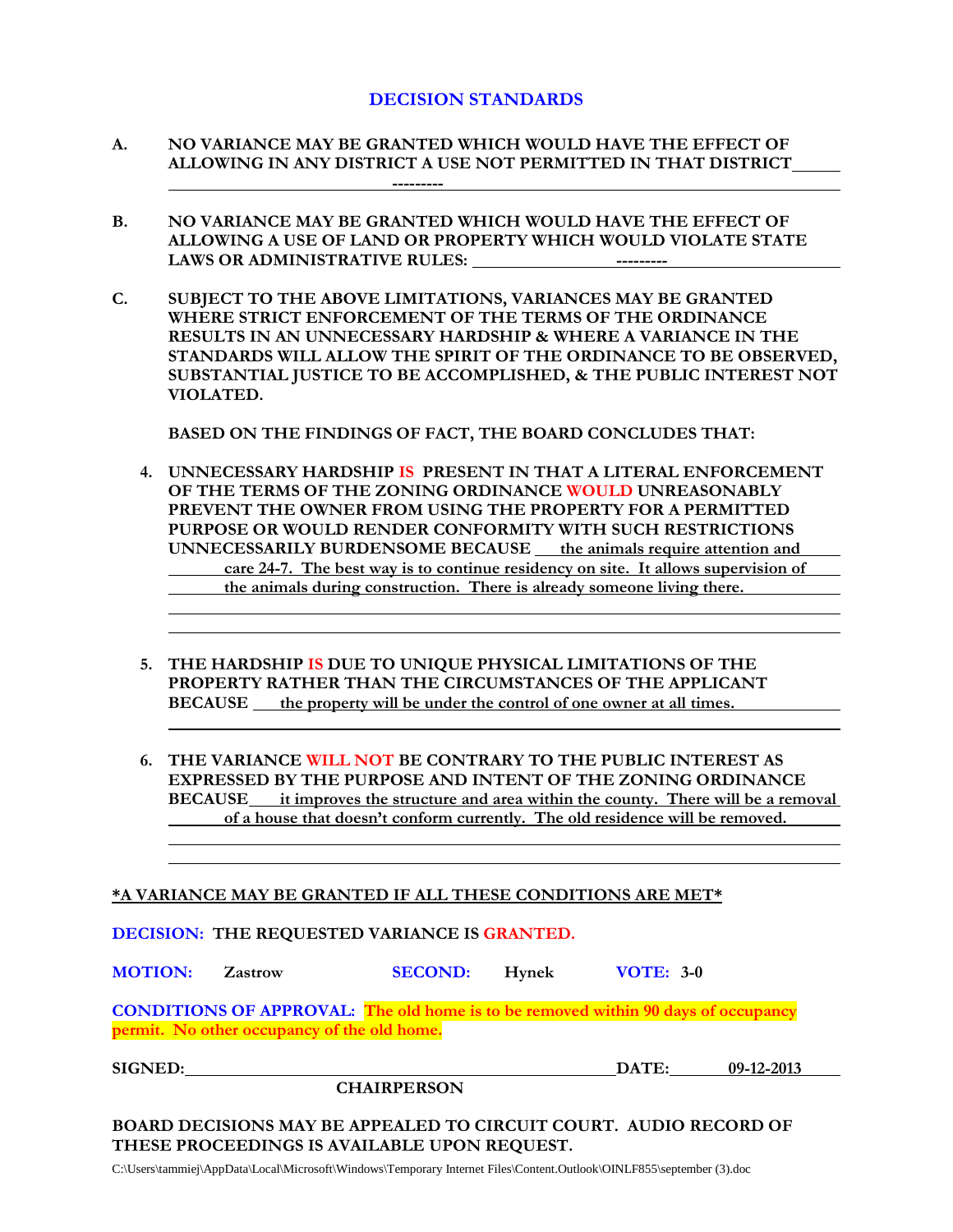## **DECISION OF THE ZONING BOARD OF ADJUSTMENT JEFFERSON COUNTY, WISCONSIN**

## **FINDINGS OF FACT**

| <b>PETITION NO.:</b>                                                                    | 2013 V1411  |  |
|-----------------------------------------------------------------------------------------|-------------|--|
| <b>HEARING DATE:</b> 09-12-2013                                                         |             |  |
|                                                                                         |             |  |
| APPLICANT: James A. Schultz                                                             |             |  |
|                                                                                         |             |  |
| <b>PROPERTY OWNER:</b>                                                                  | <b>SAME</b> |  |
|                                                                                         |             |  |
| PARCEL (PIN #): $024-0516-2734-006$                                                     |             |  |
|                                                                                         |             |  |
| TOWNSHIP:                                                                               | Palmyra     |  |
|                                                                                         |             |  |
| <b>INTENT OF PETITIONER:</b> To allow the after-the-fact construction of a patio within |             |  |
| 75 feet from the ordinary high water mark of Blue Spring Lake.                          |             |  |

### THE APPLICANT REQUESTS A VARIANCE FROM SECTION 11.10(d)3 OF **THE JEFFERSON COUNTY ZONING ORDINANCE.**

### **THE FEATURES OF THE PROPOSED CONSTRUCTION AND PROPERTY WHICH RELATE TO THE GRANT OR DENIAL OF THE VARIANCE APPLICATION ARE:**

**In December of 2012, our office received several complaints about earth moving activities within 75 feet of Blue Spring Lake. On December 12, 2012, our office wrote a letter to the landowner about the violation. In response to the violation letter, the contractor contacted our department and proceeded to apply for a Zoning/Land Use Permit. The first plan submitted by the contractor showed a patio within 75 feet of the ordinary high water mark of Blue Spring Lake. Our office contacted the landscaper and indicated that patios are not permitted within 75 feet of the ordinary high water mark. The contractor revised the plan and omitted the patio, submitted additional planting information and the permit was issued in February 11, 2013. In March, the owner of the property, James Schultz, contacted me to inspect the property to see if he was in compliance. Because of snow cover, I couldn't inspect the property until April 2, 2013. At that inspection, it was noted the patio was constructed. I contacted the owner and again, the contractor contacted our department. On April 20, 2013, I met with the contractor on site and indicated to him why the project was not in compliance with the Jefferson County Zoning Ordinance.** 

### **FACTS OR OBSERVATIONS BASED ON SITE INSPECTIONS: Site inspections conducted. Observed property layout & location.**

**FACTS PRESENTED AT PUBLIC HEARING: See tape, minutes & file.**